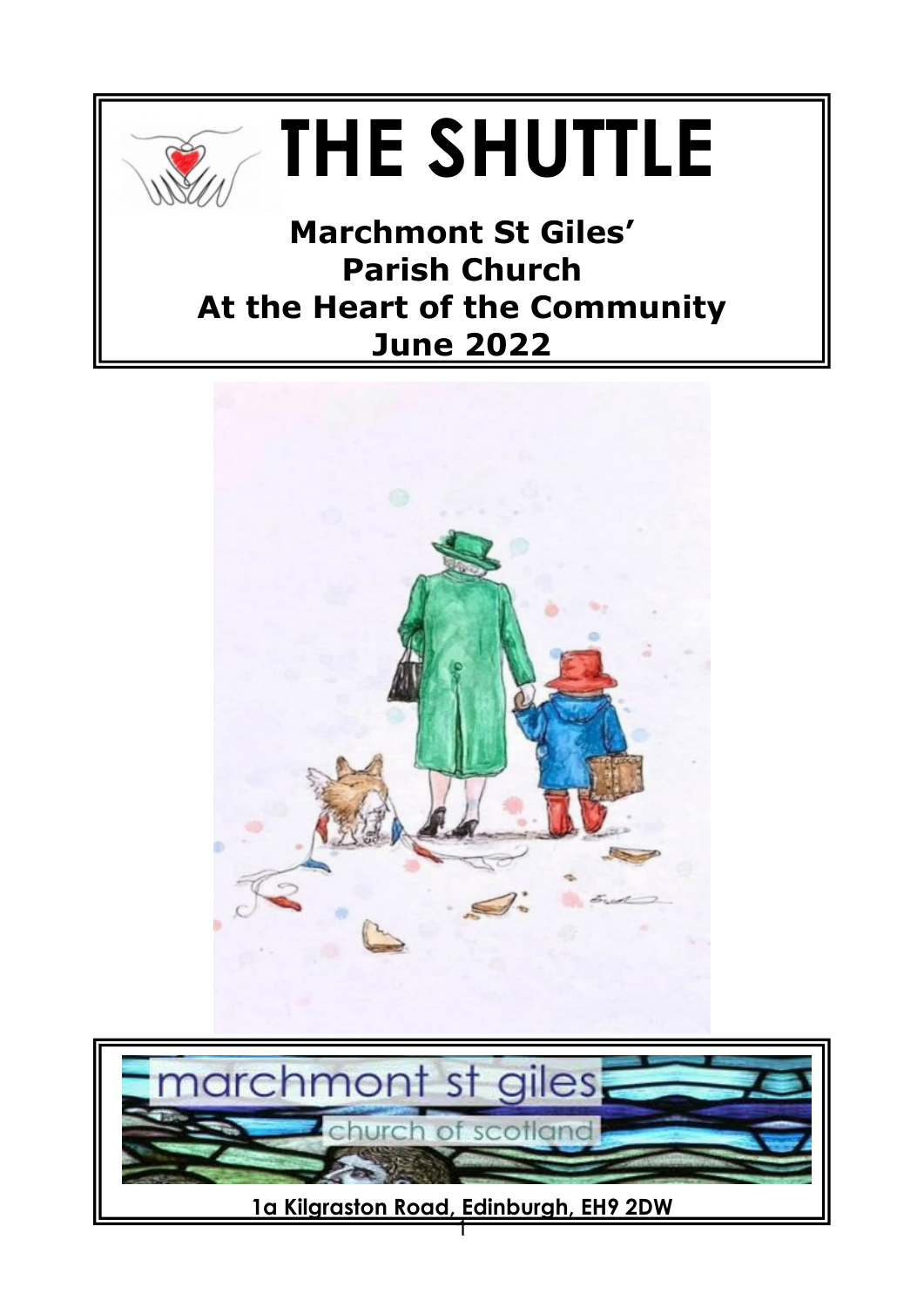#### **Meeting Matters**

**June** 

- 12 9.30 Junior Church
- 10.30 Morning Worship
- 19 9.30 Junior Church
- 10.30 Morning Worship
- 26 9.30 Junior Church
	- 10.30 Morning Worship and Baptism and Holy Communion followed by a Congregational Lunch and Stated Meeting.

July

- 3 10.30 Morning Worship
- 10 10.30 Morning Worship
- 17 10.30 Morning Worship
- 24 10.30 Morning Worship
- 31 10.30 Morning Worship

August

- 7 10.30 Morning Worship
- 14 10.30 Morning Worship
- 21 10.30 Morning Worship
- 28 10.30 Morning Worship

September

- 4 9.30 Junior Church
	- 10.30 Morning Worship Closing date for material for the next issue of The Shuttle

#### **CHURCH FAMILY & PARISH NEWS**



We give thanks for the life and service of :

Mrs Margaret Maitland, a member of the congregation who died on 6<sup>th</sup> June 2022

#### **Front cover**

Following tea at the Palace, the Queen and Paddington Bear stroll off with their marmalade sandwiches safely tucked away.

Please go to Page 15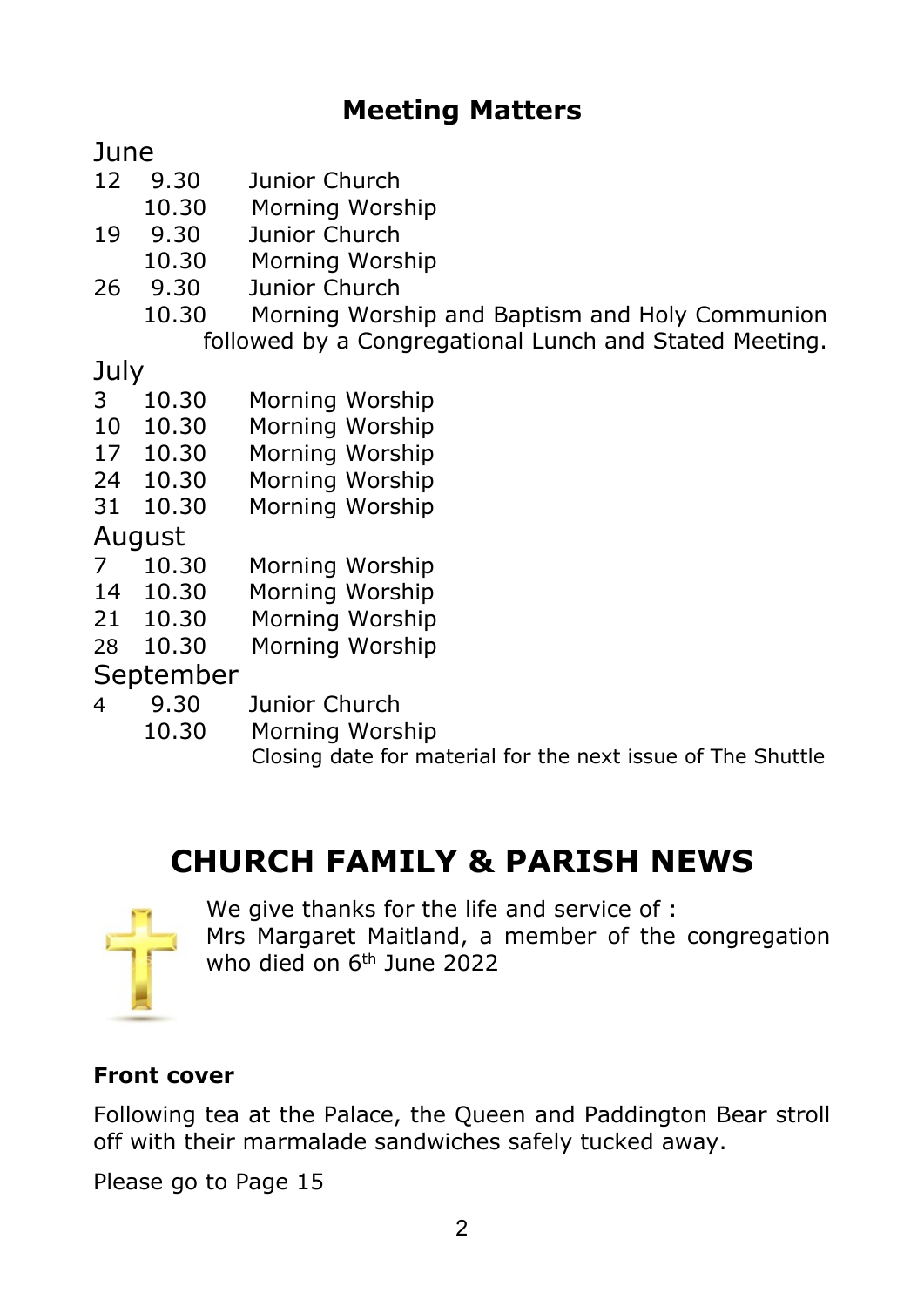#### **REFLECTION**

Every generous act of giving, with every perfect gift, is from above, coming down from the Father of lights, with whom there is no variation or shadow due to change. In fulfilment of his own purpose he gave birth to us by the word of truth, so that we would become a kind of first fruits of his creatures. You must understand this, my beloved brothers and sisters: let everyone be quick to listen, slow to speak, slow to anger. (James 1:17-19)

As we enjoy the longer days, the colours of the flowers, and for some of us, time spent in the garden to achieve continued radiance in our gardens, we give thanks for the turning of the seasons. The long days of winter somehow seem worth it, now that we have the sun and the sweet smells of summer.

Throughout the we are reminded that God rejoices in the changing of the seasons, as well as the unique blessings of each aspect of them for his creatures. We are also reminded that each creature is cared for, no matter how small or large. He calls us more precious still.

No matter what we face, he is with us, and he walks beside us every step of the way. That might be easy to say, but we are made imperfect and as such, troubles and joys go hand in hand. We are not immune from challenges, but with faith, we can choose to interpret life through a particular lens which allows to see a world, held in love by a creator who cares even for the hairs on our head.

The Epistle of James reminds us that we should be quick to listen and slow to speak and anger. In challenging situations, and in life in general, it can be a very noisy place. We fill our world with noise too easily, rather than taking a pause to consider or think. Hurt might make us want to lash out, rather than breathing and taking in what we can see and hear.

I am aware that in the last week while, some of the words and actions of politicians, both at home, about parties and conduct, and abroad about the availability of guns, have led both to uproar and incredulity. Party politics seems to be more important than what keeps people safe and that rare ideal of integrity. We want to rage and shout, but perhaps silence and the integrity of the ballot box will speak far louder.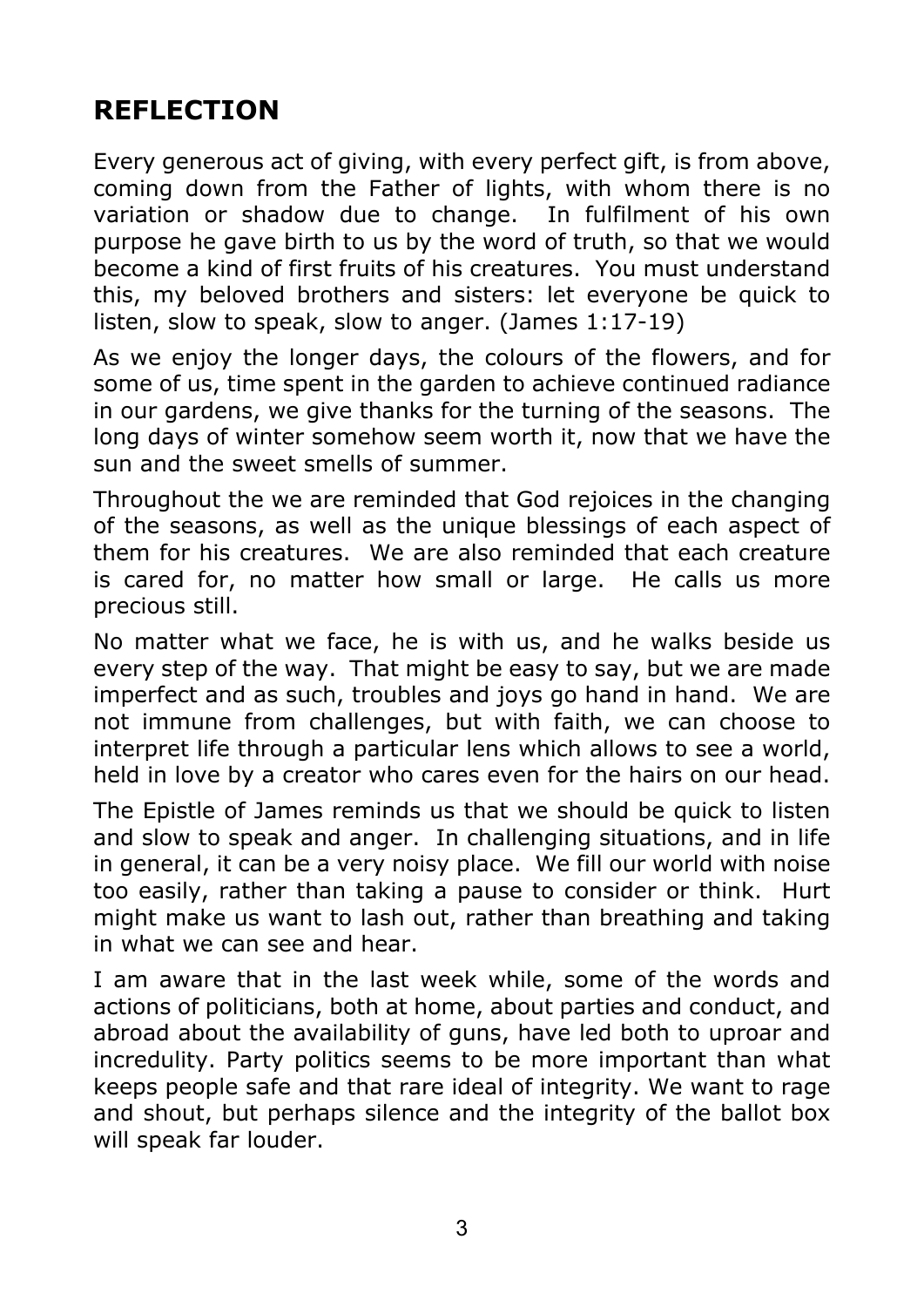In the same way, when we see injustice in other aspects of our lives, we should think out the box, finding solutions to the challenges before us. Truth seems to have been hidden at times in our communal live, but that doesn't mean we should lose hope or stop searching for it. Truth sets us free. It allows us to live with integrity and in the moment. Truth can hurt, but it shows us exactly where we are and allows us to plan on that basis.

Art Garfunkel had a friend called Sandy, who developed Glaucoma as a young man. The diagnosis crippled him and for a while he stopped attending University. Garfunkel persuaded him to return and helped him get around. One day in Central Station in New York, he left Sandy to himself, and despite falling and other mishaps, he got himself to his train and home. When he arrived at his destination, as he was walking along the station, Garfunkel made himself known. He had watched at a distance as Sandy slowly got where he needed to go. Garfunkel gave him the gift of independence and an awareness of he could succeed, despite the new challenges if his life.

It must have been very tempting to speak up, and not to remain silent, but in giving this gift, he gifted a new offer of life. Sandy went on to achieve great things, as did Garfunkel.

This is the holy gift we are given from Heaven, as a creature loved beyond measure and held in love. We are never alone; despite the walls we build for ourselves and hide away behind.

Jesus reminds us that: *" if God so clothes the grass of the field, which today is, and tomorrow is thrown into the oven, will He not much more clothe you, O you of little faith?"*

We see the beauty in the lily but sometimes fail to see God's hand at work and by extension fail to see Christ's hand at work in us. Those with eyes, let them see and even perceive!

Summer reminds us to get out and live and rejoice in beauty, to breathe and give thanks in silence, especially when there is time enough in the days of winter to stay indoors. God's love and provision for us will never fail. How will we reflect this incur own life? Will we be a friend like Garfunkel?

Karen K Campbell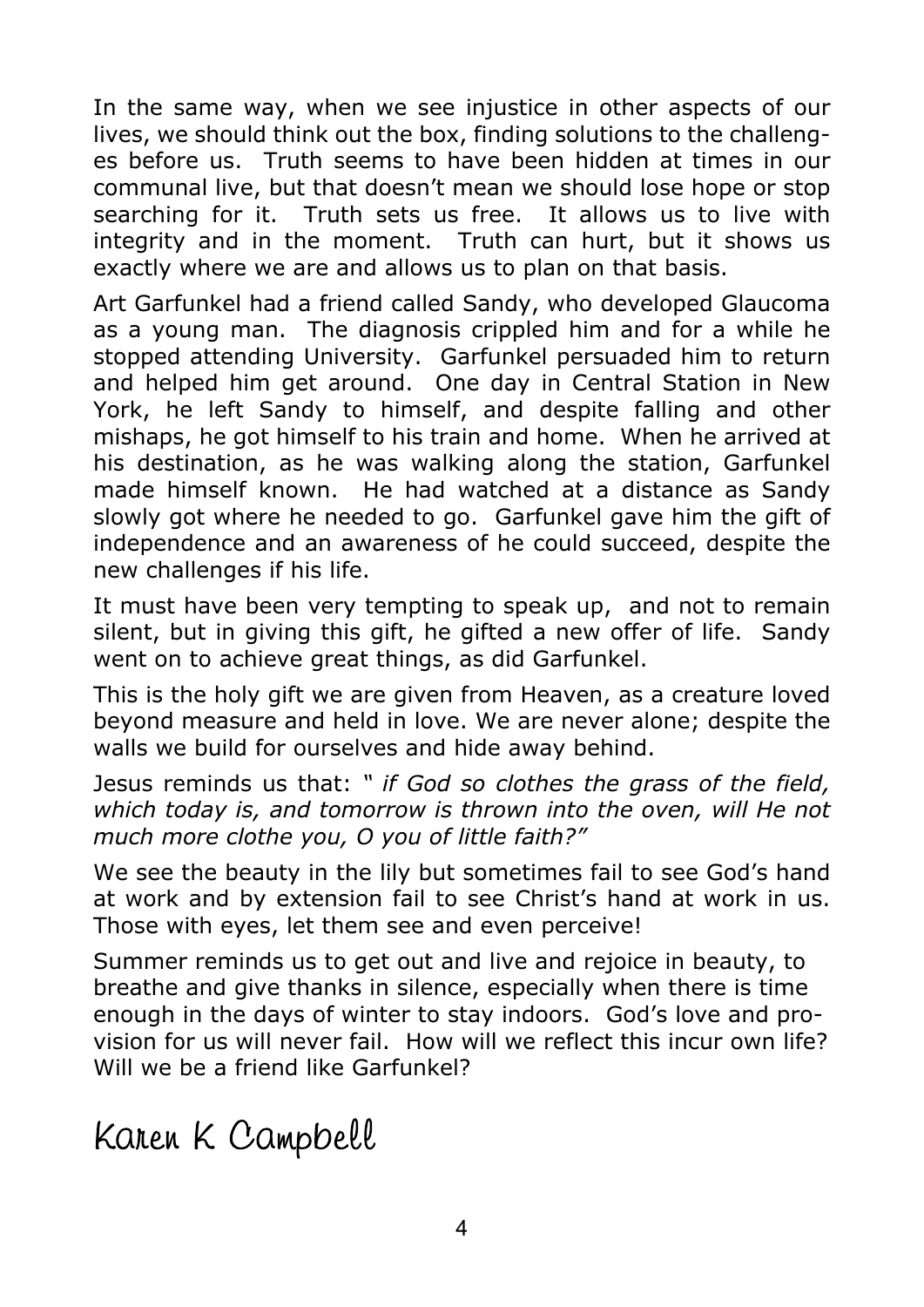### Daily Lectionary

| June |                                 |              | 27 2 Kings 2:15-22   |
|------|---------------------------------|--------------|----------------------|
|      | 13 Psalm 124                    |              | 28 Psalm 140         |
|      | 14 Proverbs 8:4-21              |              | 29 Psalm 75          |
|      | 15 Daniel 1:1-21                |              | 30 Psalm 30          |
|      | 16 Psalm 22:19-28               | July         |                      |
|      | 17 Isaiah 57:1-13               | $\mathbf{1}$ | Jeremiah 51:47-58    |
|      | 18 Isaiah 59:1-8                |              | 2 Zechariah 14:10-21 |
|      | 19 1 Kings 19:1-4, (5-7), 8-15a |              | 3 Isaiah 66:10-14    |
|      | 20 1 Corinthians 1:18-31        |              | 4 Acts 19:21-27      |
|      | 21 Psalm 59                     | 5.           | Psalm 6              |
|      | 22 2 Kings 9:30-37              |              | 6 Joshua 23:1-16     |
|      | 23 2 Corinthians 13:5-10        | 7            | Psalm 82             |
|      | 24 Psalm 16                     |              | 8 Psalm 25:1-10      |
|      | 25 Deuteronomy 32:15-27, 39-43  | 9            | Amos 2:12-3:8        |
|      | 26 2 Kings 2:1-2, 6-14          |              | 10 Amos 7:7-17       |
|      |                                 |              |                      |

**Calling all choral music lovers!** Would you like to sing Mozart's Coronation Mass in the beautiful surroundings of St Cuthbert's Parish Church, Edinburgh, in front of an audience of friends and family?

The Soko Fund is organising another Come and Sing event to raise money for women's education in Malawi.

Directed by the inspirational John Kitchen MBE, this unmissable event will take place on Saturday 24th September 2022. Rehearsal will be from 2pm until 5pm with the performance from 6.30 – 7.30pm. All singers of every level and experience are welcome. Singers can bring their own score (Breitkopf version) or hire one on the day for £1. Singers are asked to give a suggested donation of £15 to take part and audience tickets are £5 per person.

Book your place on https://www.eventbrite.co.uk/e/come-singmozart-coronation-mass-music-for-malawi-tickets-209954929847 To find out more about the Soko Fund visit https://www.thesokofund.org/ or find us on social media.

We look forward to seeing you there!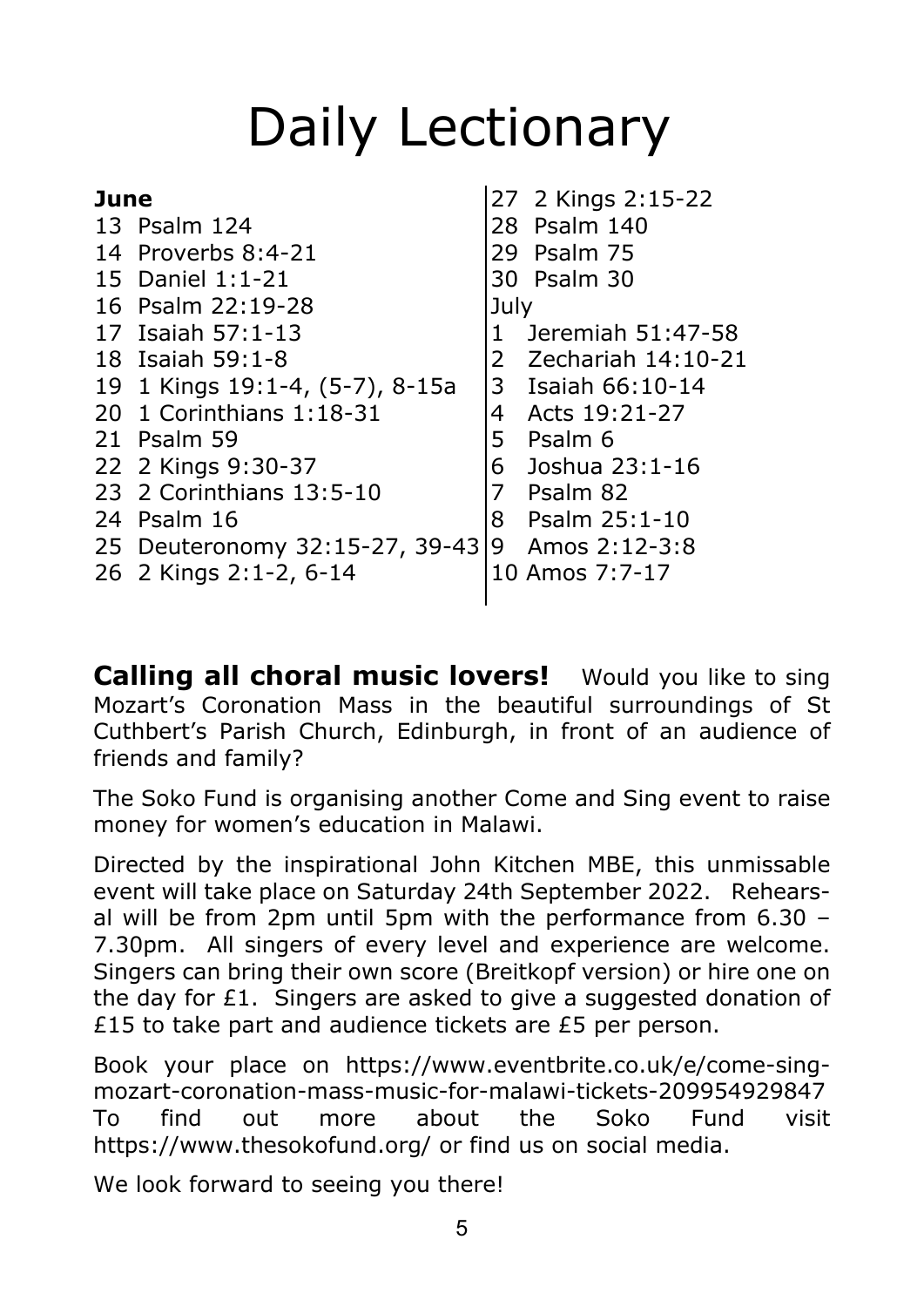# AROUND THE AISLES

**Thanks -** The various activities at Marchmont St Giles' could not happen without the assistance of a varied group of volunteers who make up Butterflies Cafe team, the choir, the stewarding team , the coffee team and the sound team all of who make Marchmont St Giles' tick even though some members wear different hats/ aprons at different times.

Our team who provided the Jubilee Afternoon Tea and Street Party are to be congratulated aided by Cameron and Fraser Watson and the Rev Nigel Robb, it was a most enjoyable event.

There's plenty opportunity for other members to be added to any of the teams who make MSG tick. Please speak to the Minister or Session Clerk.

#### **My Favourite Words**

|                     | Pipette and plectrum, obumbrate and flimsy,    |
|---------------------|------------------------------------------------|
|                     | Balderdash, spatchcock, flapdoodle and whimsy, |
|                     | Obnubilation and nontrepreneur:                |
| Can you resist      | These are a few of my favourite words.         |
| singing this by the | Sachet, humdudgeon, haboob, hurly-burly,       |
| end of the last     | Scroddled and dottle, goluptious and surly,    |
| verse               | Mumpsimus, tawdry, decumbent and blurb:        |
| A poem by Brian     | These are a few of my favourite words.         |
| Bilston             | Susurrus, zephyr, rubescent, boondoggle,       |
|                     | Reboant, gaggle, hubris and hornswoggle,       |
|                     | Refulgent, plethora, plinth and perturb:       |
|                     | These are a few of my favourite words.         |
|                     | When the rose <i>droops</i>                    |
|                     | When the branch snags                          |
|                     | When I'm lachrymose                            |
|                     | I simply remember my favourite words           |
|                     | And then I don't feel <i>morose</i> .          |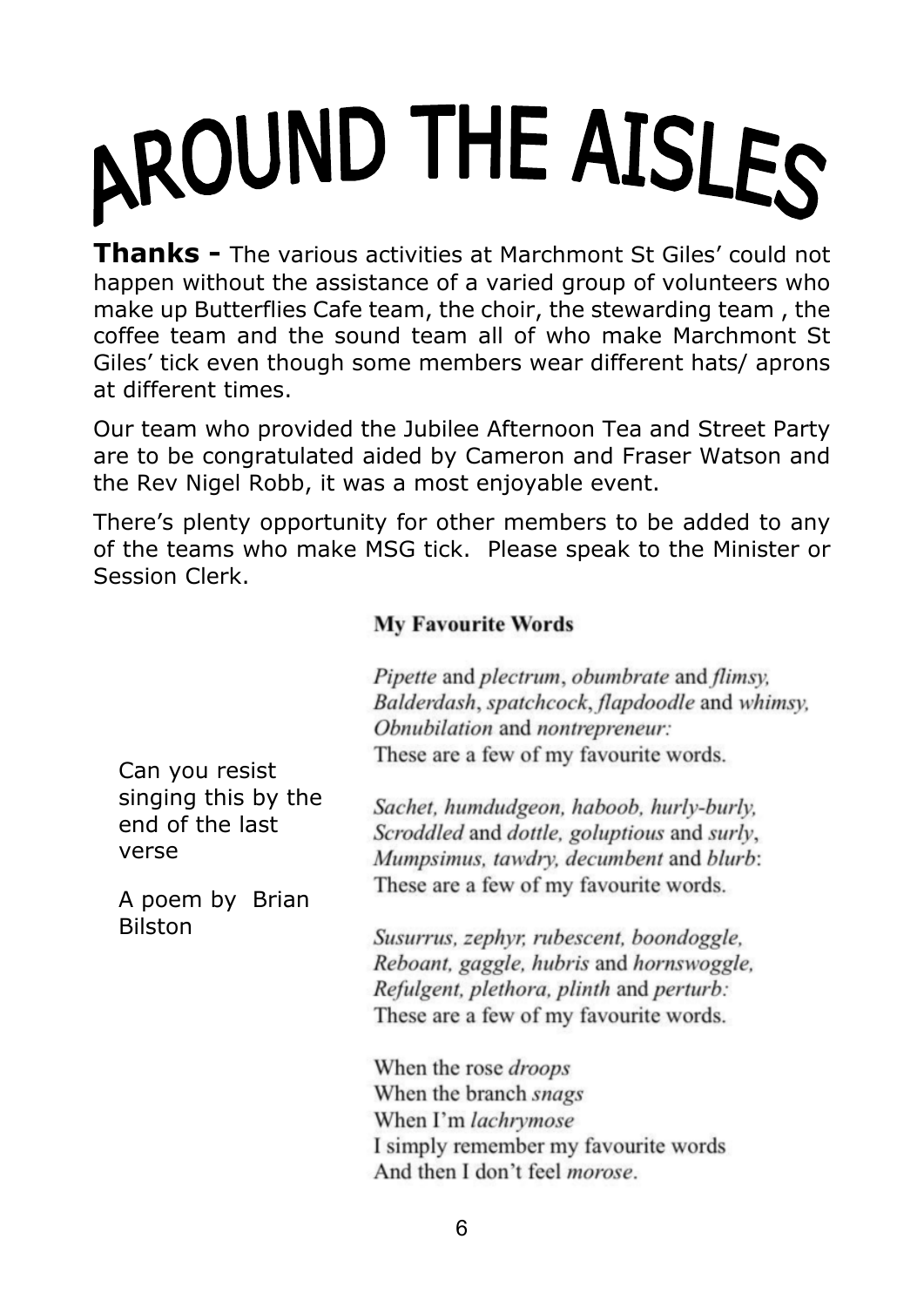#### **Notes from the Kirk Session**

The meeting on Monday past was a new experience, it was a hybrid meeting where it was attended by members in person and online and seemed quite successful. The meeting a couple of technical points to be resolved for the future

It was reported that the Jubilee Street Pary had been a sucesful event and well attended by the community. A review of the eevmt will take place to learn any points for future activities. Cafe Manager Nicci Owen was congratulated for the success of the event.

We have a new defibrillator which will be located in a cabinet giving public access to this vital life saving equipment.

Covid - it is now a matter of personal choice as to the wearing of masks but for the meantime we will retain our one way system into and out of the church.

The Pastoral Care team continues to give appropriate support to members of the congregation.

Mrs Sue Wilson had been appointed as Safeguarding Co-ordinator and the appropriate administrative tasks were in hand to effect a handover from Mrs Catriona Moss

The Christian Lunch had been well received. Bible Study will resume soon, Currently we are using a

Mr Sandy wake has agreed to continue as our Presbytery representative.

Our service at the end of the June will comprise a Baptism, Holy Communion, our Stated Meeting and a Congregational Lunch

Nest Kirk Session meeting 03/10/2022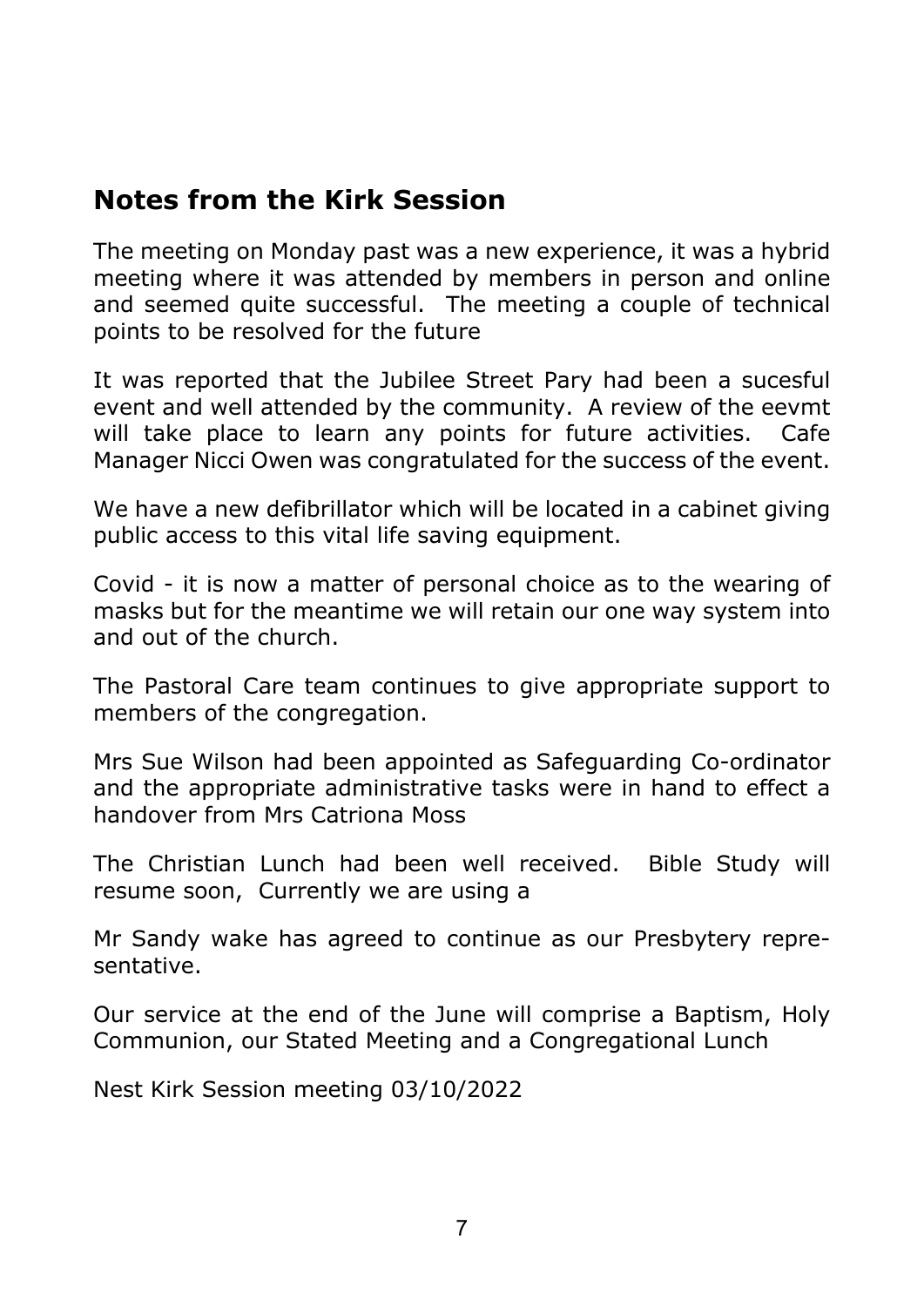#### **Jubilee Street Party 3rd June**





HM The Queen on a brief walkabout during her flying visit between events on Friday



After the Rain Jazz Group in mid set during the afternoon

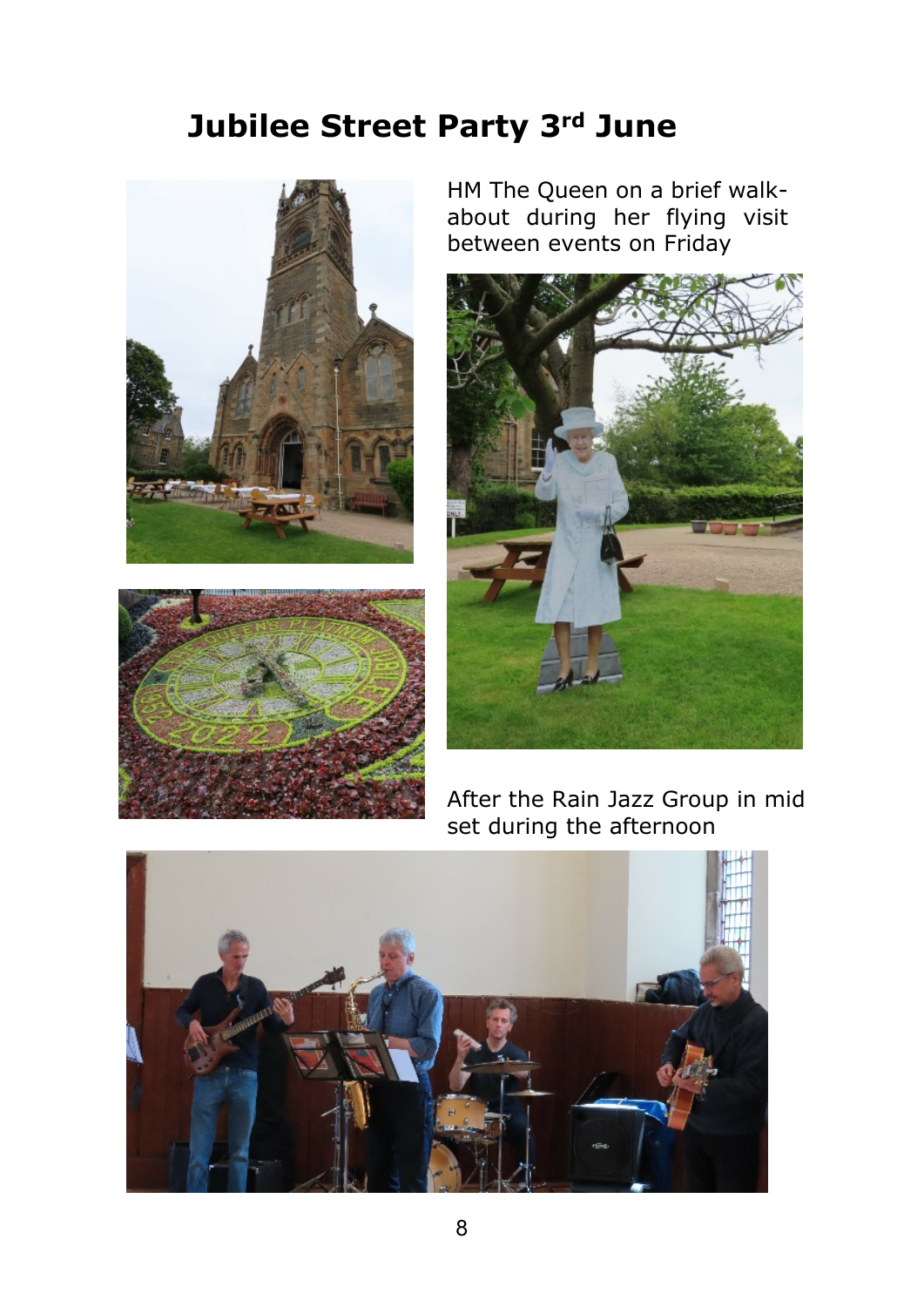

Butterflies cafe set for Afternoon Tea

 Bettina posing with HM The Queen

Jubilee flowers in the church



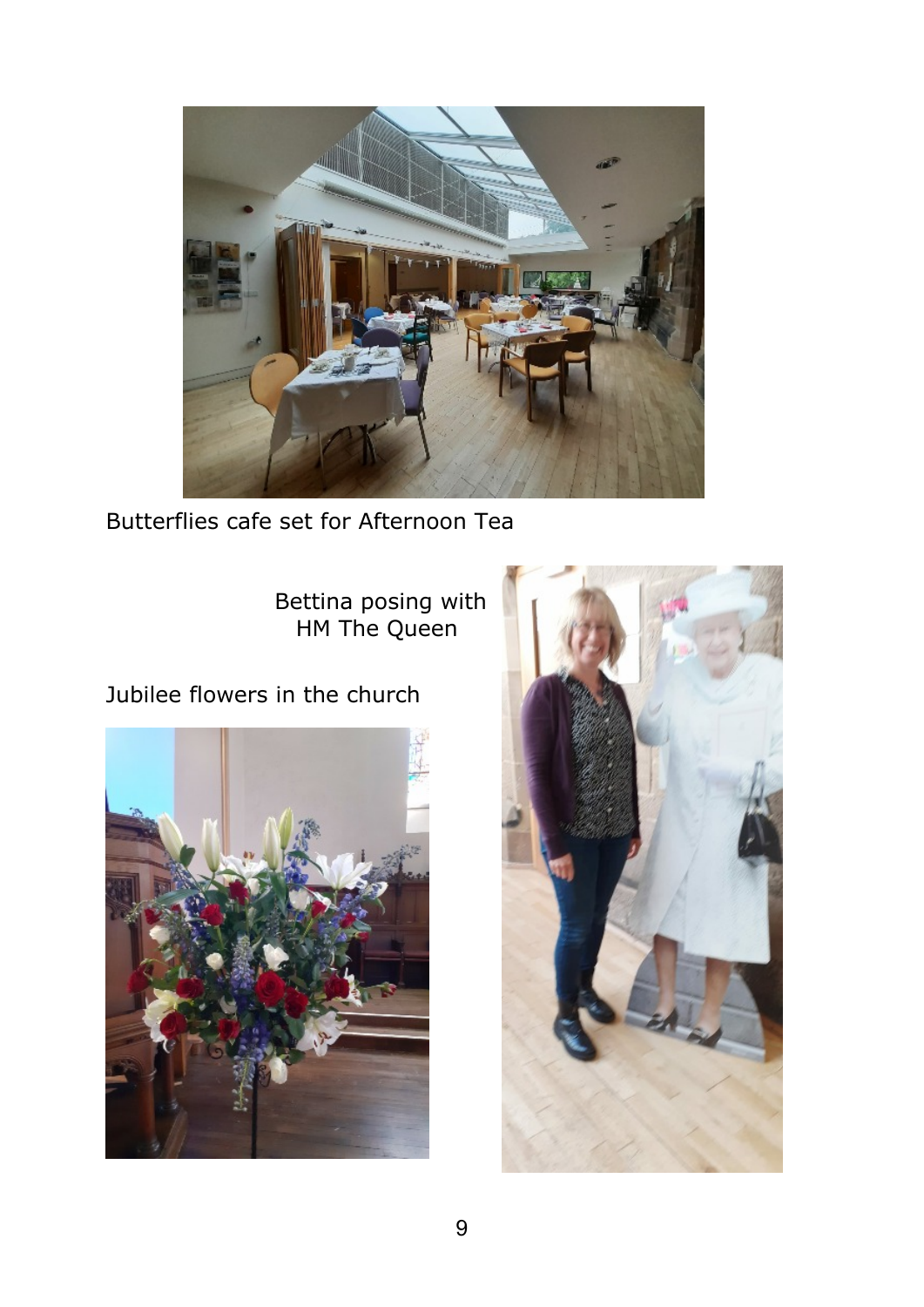#### **CHRISTIAN AID QUIZ 2022**

#### *Literature at the Movies or on TV*

#### **Books that became movies**

- 1. Dihyrogen monoxide for a mammal with shorts Water for Elephants
- 2. A royal daughter is newly married The Princess Bride
- 3. Usain Bolt sprints through a labyrinth The Maze Runner
- 4. The third traffic light colour at 1760 yards The Green Mile
- 5. Citizen of the largest country in the United Kingdom plays the waiting game The English Patient
- 6. Initially Louis Armstrong is intended to be kept secret LA Confidential
- 7. Doctor Who's female partner perhaps The Time Traveller's Wife
- 8. Prohibited land for senior males No Country for Old Men
- 9. First meal of the day at a jewellers Breakfast at Tiffany's
- 10. An alcoholic apple drink at a domestic dwelling's laws The Cider House Rules

#### **Books that became TV shows**

- 11. The Beach Boys' vibrations meet troubling signs Good Omens
- 12. Tic-tac-toe with a British accent Noughts and Crosses
- 13. Pay a visit to the person assisting on giving birth Call the Midwife
- 14. The sum of living beings of considerable size and wee All Creatures Great and Small
- 15. Living quarters made of aces or kings House of Cards
- 16. A small female child is a timpanist The Little Drummer Girl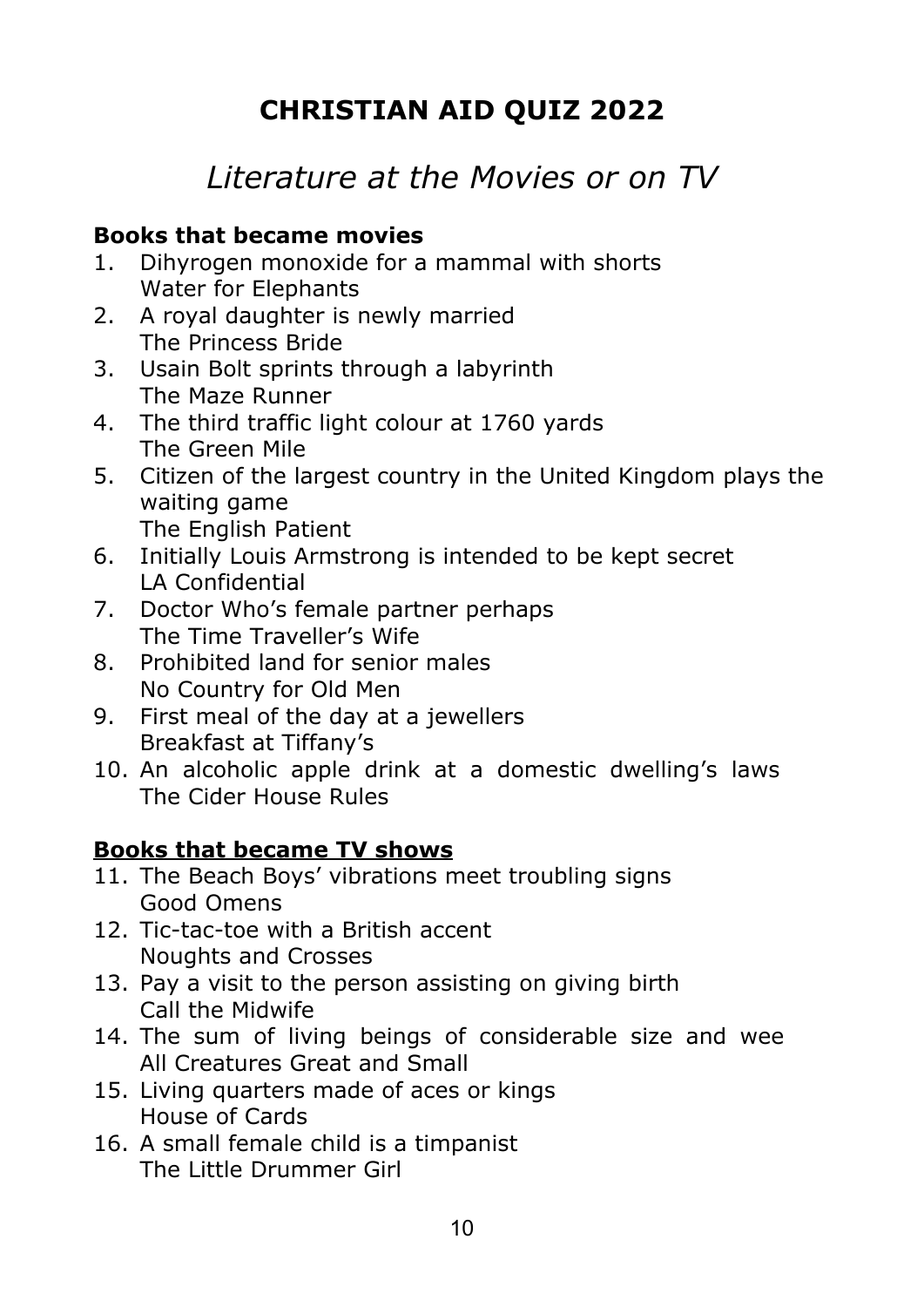- 17. Ordinary folks Normal People
- 18. Little red riding hood's enemy in a large meeting room Wolf Hall
- 19. Ego, Hamlet's uncle I, Claudius
- 20. Rose's prickles tweet The Thorn Birds

#### **Plays that became TV shows and/or movies**

- 21. A lot of fuss over nothing Much ado about Nothing
- 22. Feline on a scorching metal can building top Cat on a Hot Tin Roof
- 23. MGM's beast hibernates The Lion in Winter
- 24. What the teddy bears have in the woods Picnic
- 25. Miniature home A Doll's House
- 26. A study of past events by young lads The History Boys
- 27. Roman goddess with poacher's lot Venus in Furs
- 28. Perfectly suited male spouse An Ideal Husband
- 29. Blood sucking insect in a pack for groceries Fleabag
- 30. Directly below tea whitener and an area full of trees Under Milk Wood

And the winner is Sharon Ho with a score of 29.5!

And finally the quiz, donations and the Christian Aid Lunch raised the sum of £563.81 .

Grateful thanks to all who participated or donated, your contribution in whatever form will help the work of Christian Aid world wide.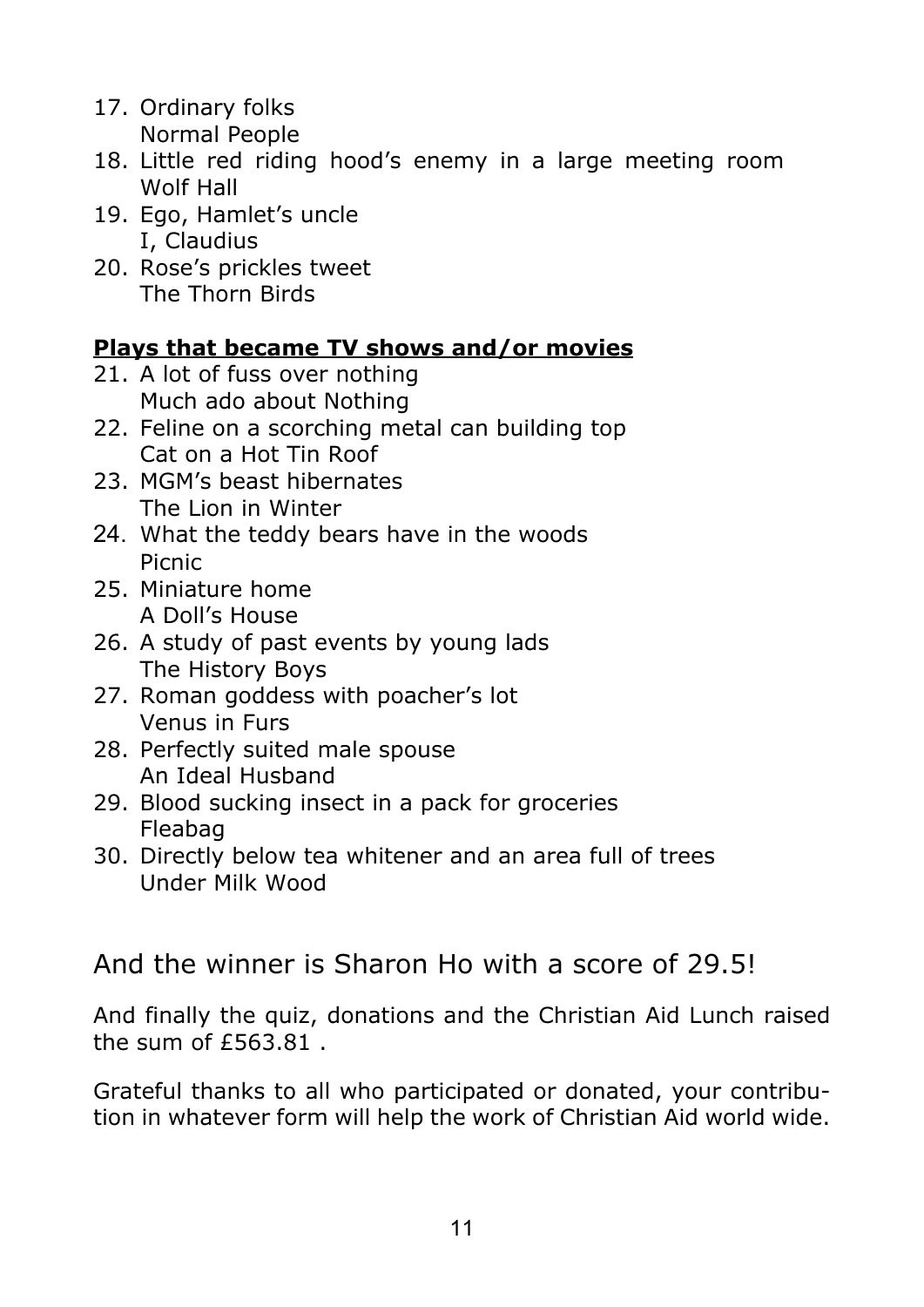**Rev Moira McDonald** will formally join her Majesty's Household as a Chaplain-in-Ordinary on the 6th of June.

The minister of Corstorphine Old Parish Church in Edinburgh said she was "shocked" and "surprised" to be appointed to the prestigious role which dates back to the 15th century.

It is today largely a ceremonial honour with members of the Chapel Royal taking part in for-



mal state occasions and conducting services at significant national events.

Ms McDonald said she was caught unaware when Rev Professor David Fergusson, Dean of the Chapel Royal in Scotland, asked her to consider taking on the role. "When he phoned me and began talking to me about his role as Dean of the Chapel Royal and the duties of chaplains to the Royal Household, I assumed he was phoning to put a few names before me and to ask if I could recommend one or another," she explained.

"So, when he then asked me if I would allow my name to go forward, I was shocked and surprised to say the least. "My thought was that if someone had felt confident enough in me to put my name forward then I should say yes."

Ms McDonald grew up in Renfrew in the west of Scotland and was called to ministry when she was 22, first serving in East Lothian before taking up her current role in Edinburgh.

"The things of life where I thought I would be out of my depth have been the happiest and most fulfilling times I could have asked for," she said. "So here is another call - or a nudge - to do something that feels daunting. "But that the few people whose counsel I've sought have all said 'go for it' says to me that I should stop worrying about being out of my comfort zone, and enjoy the adventure."

Professor Fergusson said: "I'm very pleased indeed to receive the announcement of the Queen's appointment of Rev Moira McDonald to the Chapel Royal.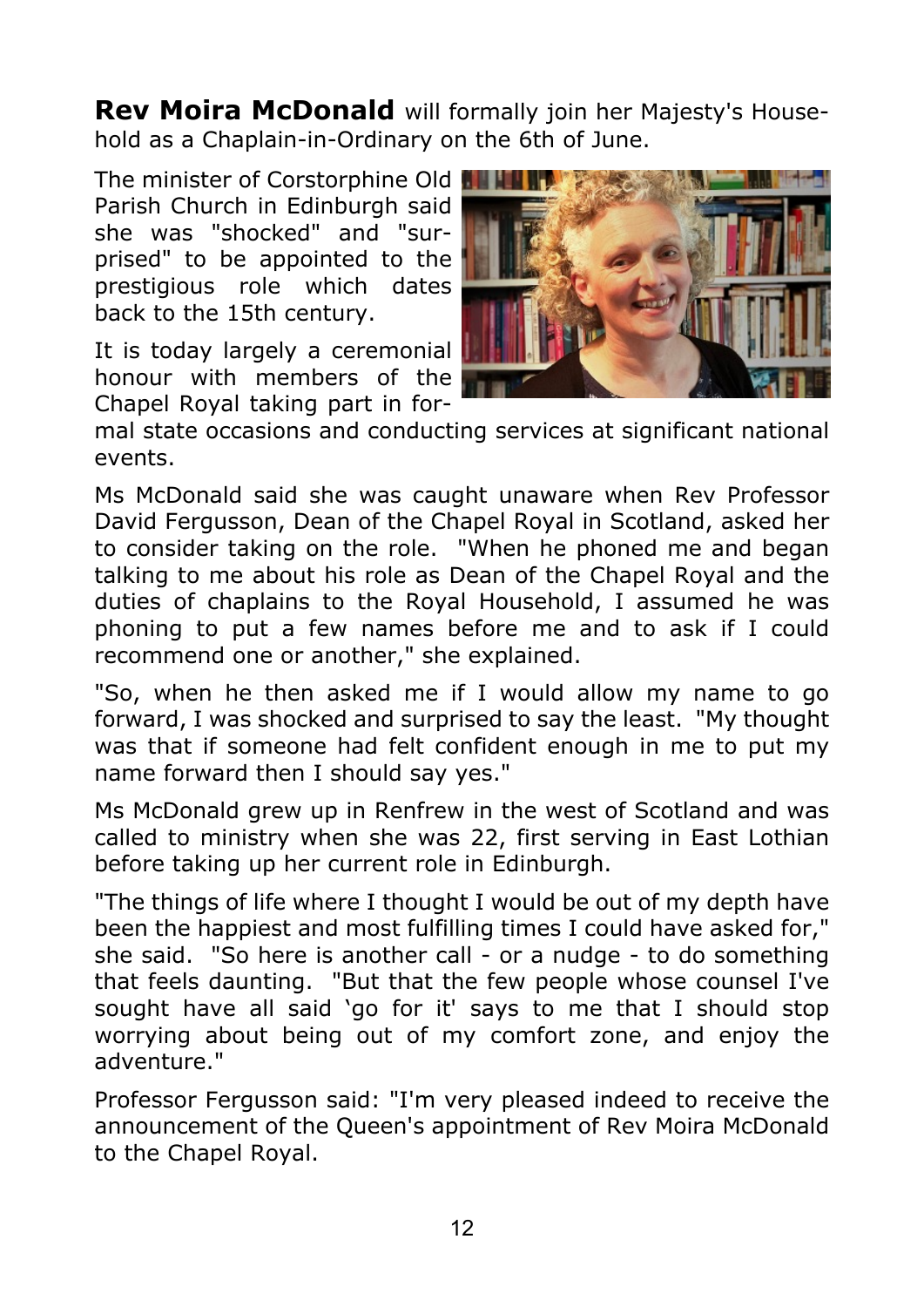"As a parish minister in west Edinburgh for many years, she has served her congregation and presbytery with distinction.

"Moira will have much to contribute to the work of the Chapel Royal with her proven skills as a pastor and communicator, and I look forward to working with her.

"I am sure that her congregation at Corstorphine Old will be equally delighted by this news."

Ms McDonald studied English Literature at the University of Dundee then worked at the University of London for two years as an ecumenical assistant chaplain.

She met her husband Ian there and they conducted a long-distance romance for three years while she studied divinity at New College in Edinburgh before getting married in 1995.

The minister did her probation at Cramond Kirk in Edinburgh under the supervision of Very Rev Dr Russell Barr, who later asked her to become one of his chaplains during his year as Moderator of the General Assembly in 2016-17.

Ms McDonald said: "Ian and I moved to the East Lothian mining village of Wallyford on the same day Tony and Cherie Blair moved into 10 Downing Street and I was ordained and inducted into St Clement's and St Ninian's Parish Church.

"Our son Ben was born in 2001 and in 2005 we moved to Corstorphine Old Parish in Edinburgh, the city where our daughter Sophie was born in 2009.

"The Old Parish has a mixed and busy life, involving two primary schools and one secondary school, it is a place with lots of history and a strong community and it is a pleasure to serve the people here.

"The Old Parish church itself, founded in 1429, is a special place to gather and share and worship and support one another as we muddle through life and celebrate God in our midst."

When not being kept busy with parish ministry Ms McDonald enjoys gardening and learning to play the piano, and as her daughter is about to take Spanish at school she has also started learning the language thanks to Duolingo.

She confesses that so far she is only able to say 'Juan eats apples'.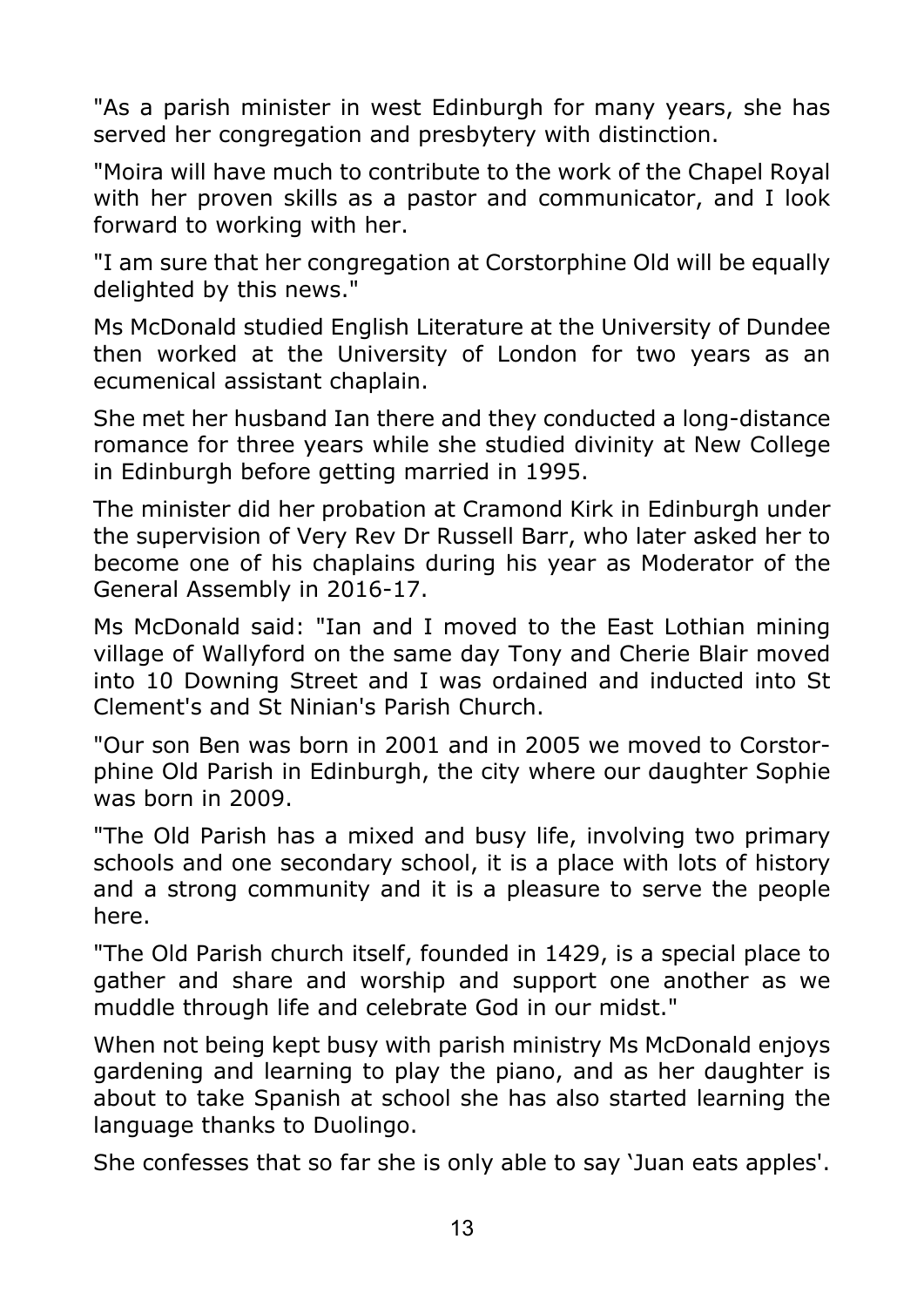#### **The Chapel Royal in Scotland**

The Chapel Royal is an establishment in the Royal Household serving the spiritual needs of the sovereign and the Royal Family. Historically it was a body of priests and singers that travelled with the monarch.

In the 15th century it is believed that the Chapel Royal referred to a prebend in the Church of St Mary on the Rock, St Andrews. In 1501 James IV founded a new Chapel Royal in Stirling Castle, but from 1504 onwards the deanery of the Chapel Royal was held by successive Bishops of Galloway with the title of Bishop of the Chapel Royal and authority over all the royal palaces within Scotland. The Deanery was annexed to the Bishopric of Dunblane in 1621, and the Chapel Royal was moved to Holyrood. In 1688, following the Glorious Revolution, a mob in Edinburgh broke into the Abbey, entered the Chapel Royal and desecrated the royal tombs. From then on the building fell into decay, and became a roofless ruin. The restoration of the Abbey has been proposed several times since the 18th century – in 1835 by the architect James Gillespie Graham as a meeting place for the General Assembly of the Church of Scotland, and in 1906 as a chapel for the Knights of the Thistle – but both proposals were rejected.

In times past as well as Stirling and Holyrood there was a Chapel Royal at Falkland Palace in Fife.

There are 10 chaplains to the Queen in Scotland and each normally holds office until the age of 70.

The chaplains, along with a physician, a surgeon, an apothecary, a sculptor, an astronomer, an historiographer and some others form part of Her Majesty's household.

The Queen is also served by her two domestic Royal Chaplains, the Rev Neil Gardner of Canongate Kirk and the Rev Kenneth Mackenzie of Crathie Kirk.

All chaplains are all personally chosen by the Queen and are people in whom she has placed her trust.

> Rev Professor David Fergusson Dean of the Chapel Royal in Scotland

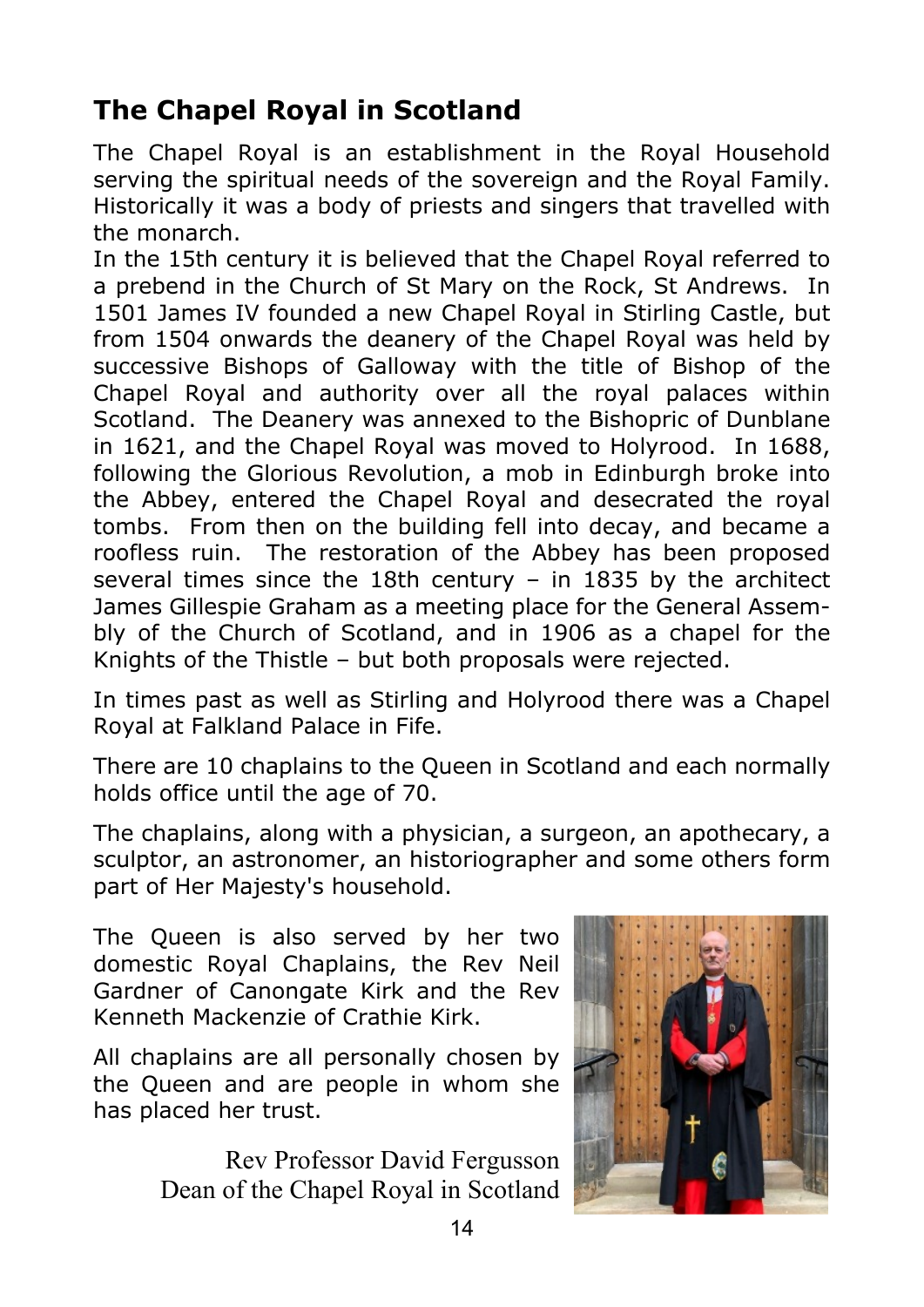And finally …….

#### **After the Party**

"Well," said the Queen to the little bear

"where do you go from here"



"I am not sure your majesty" Paddington bear answered with a tear

"You see the Browns have all grown up and gone on their separate way"

Paddington continued "I am now homeless as I have nowhere else to stay"

"Well, my little friend" the Queen replied to him "this will never do at all"

"I too am all alone you can move into my palace. I'm sure we will have a ball"

The little bear looked up and asked "will there be marmalade dear Queen"

Of course, she replied "the biggest spread of sandwiches you've ever seen"

"And cups of tea and crockery that you can drop and I will never never mind"

The little bear replied "your majesty I accept your offer you are very very kind".

By John Sullivan